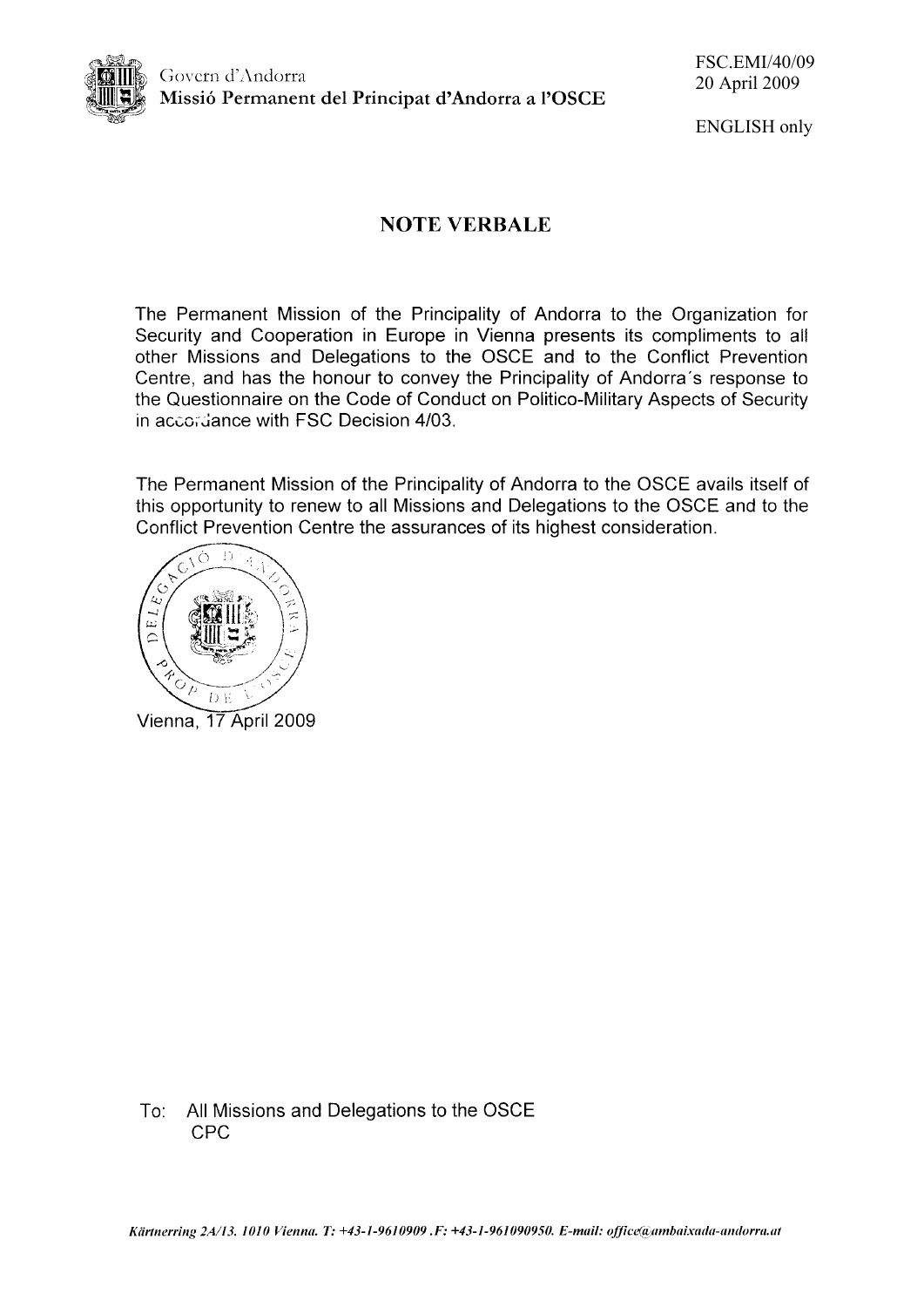

Govern d'Andorra **Missió Permanent del Principat d'Andorra a l'OSCE** 

# **Principality of Andorra**

1. **Appropriate measures to prevent and combat terrorism, in particular participation in international agreements to that end (Paragraph 6):** 

**(a) List of international agreements, including all United Nations conventions and protocols related to terrorism, to which the participating State is a party;** 

- UN Convention for the Suppression of Unlawful Seizure of Aircraft (The Hague, 16 December 1970) Deposit of adhesion instrument to Russian Government: 23-09-04, Deposit of instrument to United States Government: 06-10-04, deposit of instrument to United Kingdom Government: 24-09-04, entered into force on 05 November 2004.

- UN Convention on the Prevention and Punishment of Crimes against Internationally Protected Persons, including Diplomatic Agents (New York, 14 December 1973) entered into force on 23 September 2004.

- UN International Convention Against the Tacking of Hostages (New York, 17 December 1979), entered into force on 23 September 2004.

UN International Convention for the Suppression of Terrorist Bombings (New York, 15 December 1997), entered into force on 23 October 2004.

- UN International Convention for the Suppression of Unlawful Acts against the Safety of Civil Aviation, (Montreal, 23 September 1971). Accession by Andorra on 22 May (Wsahington), 22 June (Moscow) amb 30 June (London) 2006, entered into force on 21 June 2006.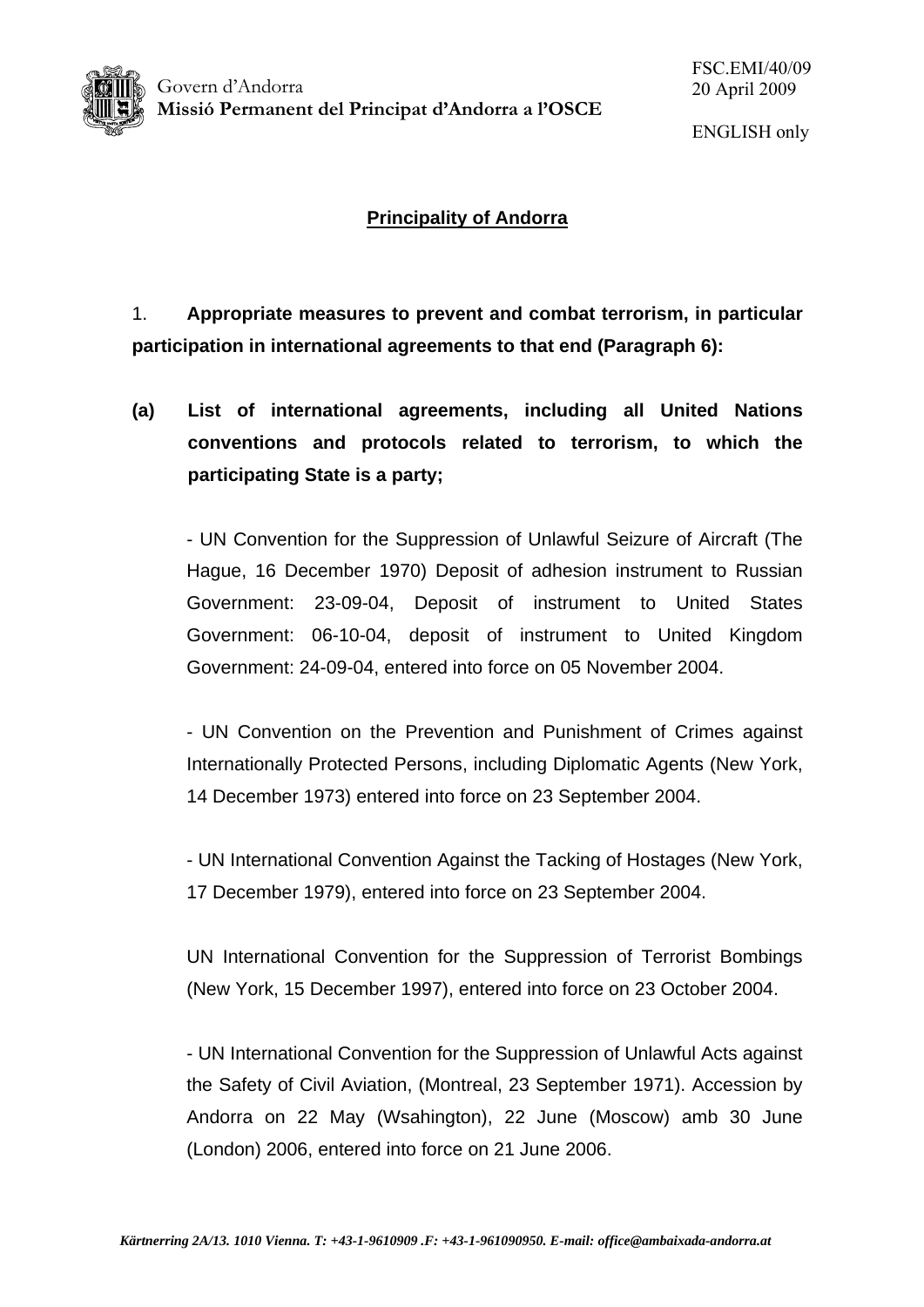- UN International Convention on the suppression of Unlawful Acts of Violence at airports Serving International Civil Aviation, supplementary to the Convention for the Suppression of Unlawful Acts against the Safety of Civil Aviation (Montreal, 24 February 1988). Accession by Andorra on 22 May (Washington), 22 June (Moscow) and 30 June (London) 2006, entered into force on 21 June 2006.

- UN International Convention on the Physical Protection of Nuclear Material (Vienna, 3 March 1980). Accession by Andorra on 27 June 2006, entered into force on 27 July 2006.

- UN International Convention on the Marking of Plastic Explosives for the Purpose of Detection (Montreal, 1 March 1991). Accession by Andorra on 17 May 2006, entered into force on 16 July 2006.

- UN International Convention on Offences and Certain Other Acts Committed on Board Aircraft (Tokyo, 14 December 1963). Accession by Andorra on 17 May 2006, entered into force on 15 August 2006.

- UN International Convention for the Suppression of Unlawful Acts against the Safety of Maritime Navigation (Rome, 10 March 1988). Accession by Andorra on 17 July 2006, entered into force on 15 October 2006.

- UN International Protocol for the Suppression of Unlawful Acts against the Safety of Fixed Platforms Located on the Continental Shelf (Rome, 10 March 1988). Accession by Andorra on 17 July 2006, entered into force on 15 October 2006.

- UN International Convention on Suppression of the Financing of Terrorism (New York, 9 December 1999) signed by Andorra on 10 November 2001, entered into force on 21 November 2008.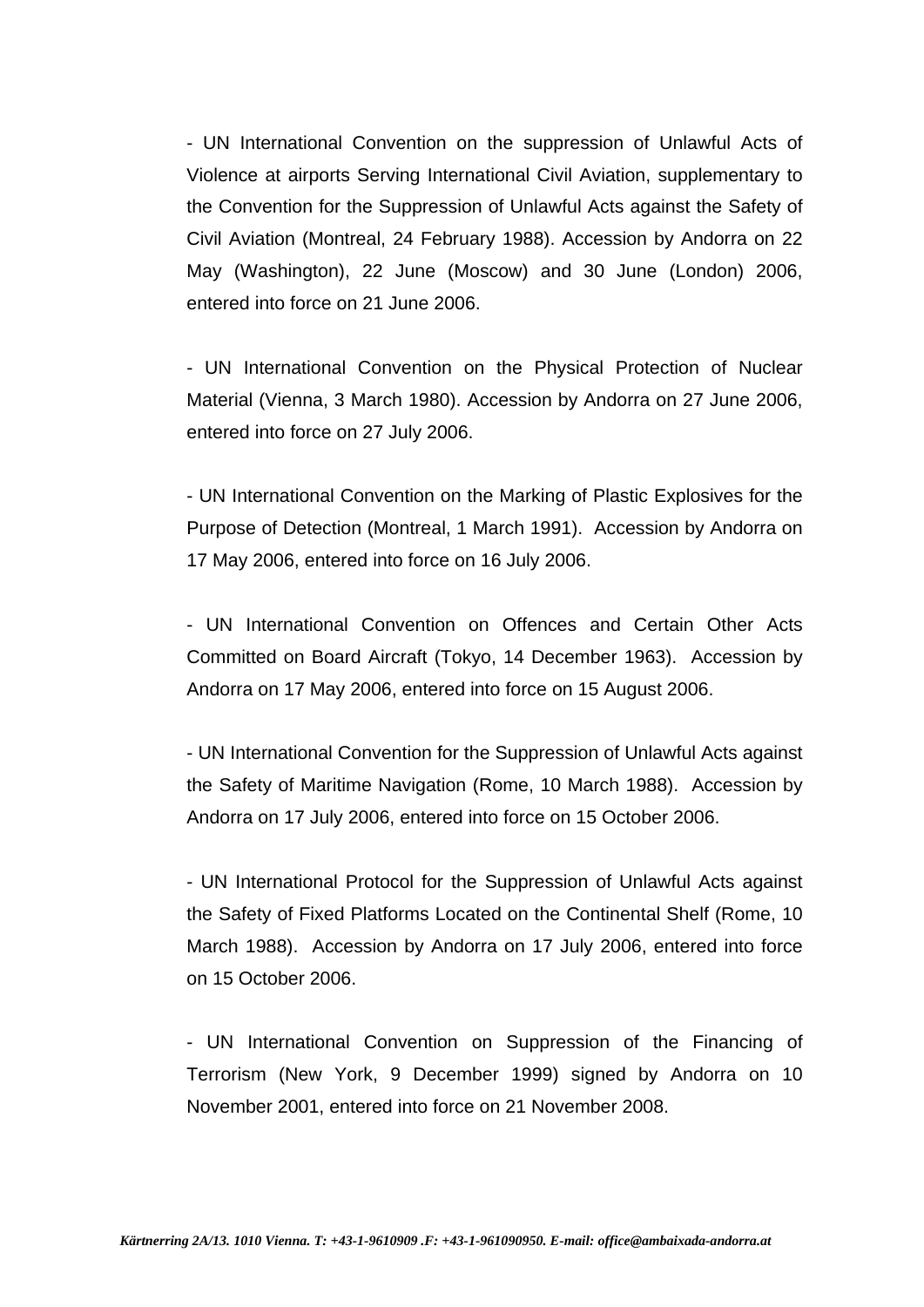- UN International Convention for the Suppression of Acts of Nuclear Terrorism (New York, 13 April 2005) signed by Andorra on 11 May 2006.

-UN Convention against Transnational Organized Crime (New York, 15 November 2000) signed by Andorra on 10 November 2001.

- European Convention on Suppression of terrorism (Strasbourg, 27 January 1977) signed by Andorra on 8 November 2001.

- Protocol Amending the European Convention on Suppression of Terrorism (Strasbourg, 15 Mai 2003) signed on 15 May 2003.

- Council of Europe Convention on the Prevention of Terrorism, opened for signature on the 16 of May 2005, signed on the 17 of November 2005, entered into force on 1<sup>st</sup> September 2008.

# **(b) Accession to and participation in other multilateral and bilateral agreements or measures undertaken to prevent and combat terrorist activities;**

- Convention on Laundering, Search, Seizure and Confiscation of the proceeds from Crime (Strasburg, 8 November 1990), entered into force on 1 November 1999.

- European Convention on Extradition, entered into force on 11 January 2001.

- Additional Protocol to the European Convention on Extradition, entered into force on 11 January 2001.

- Non-Proliferation of Nuclear Weapons (London Moscow and Washington, 1 July 1968) entered into force on 2 July 1996.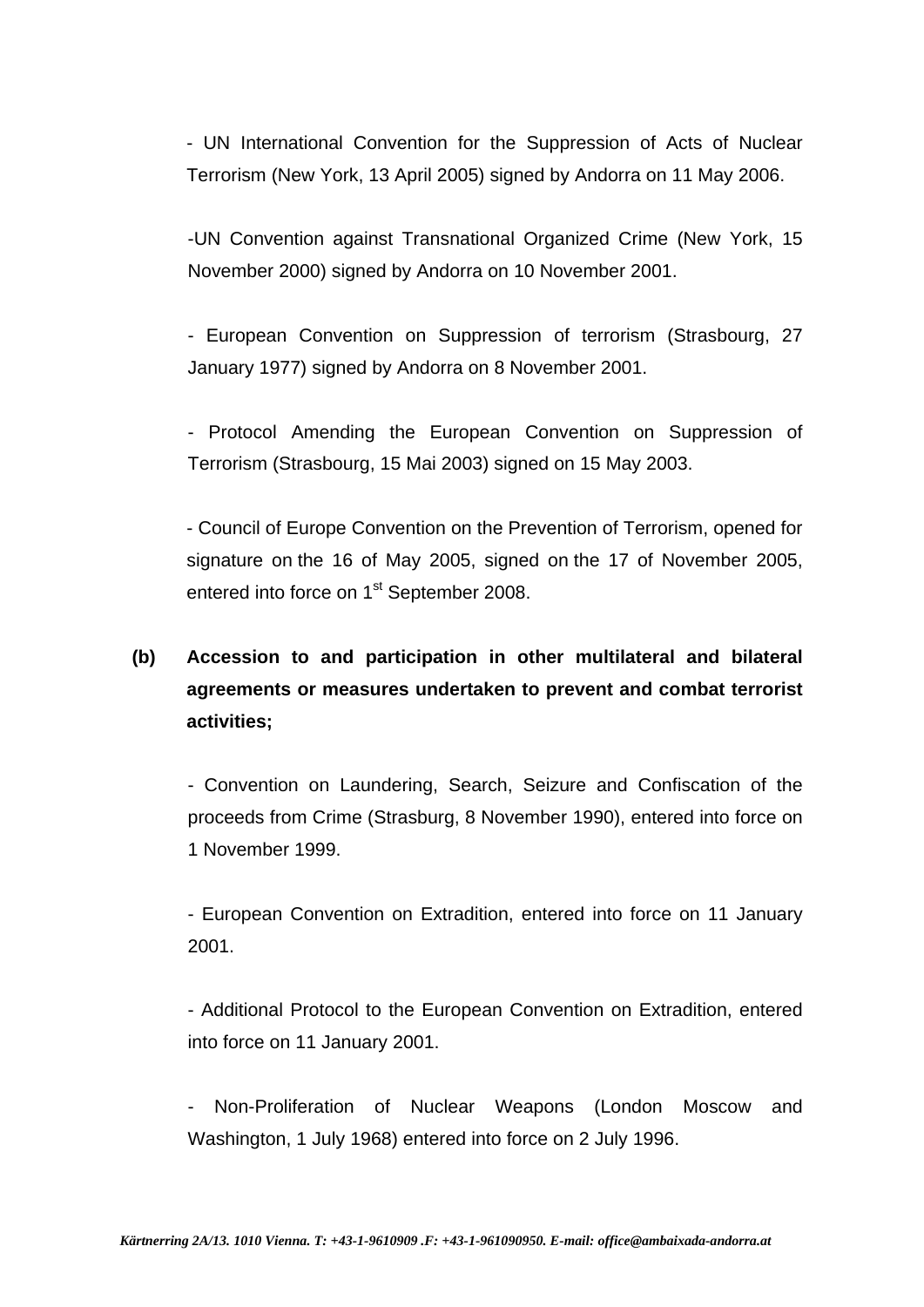- Convention on the Prohibition of the Use, Stockpiling, Production and Transfer of Anti-Personnel Mines and on their Destruction (Oslo, 18 September 1997) entered into force on 1 March 1999.

- Comprehensive Nuclear-Test-Ban Treaty (New York, 10 September 1996)

internal process of ratification finished on 10 March 2006. Ratification by Andorra on 12 July 2006.

- Comprehensive Safeguards Agreement between the Principality of Andorra and the Agency pursuant to the Treaty on the Non-proliferation of nuclear weapons, the Protocol Additional to this Agreement and the Small Quantities Protocol all signed on 9 January 2001.

- Group of States against Corruption from the Council of Europe (GRECO), accession by Andorra on 26 January 2005.

- Criminal Law Convention on corruption, opened for signature on 27 January 1999 in Strasbourg, signed by Andorra on 8 November 2001 and entered into force on 1<sup>st</sup> September 2008.

- Civil Law Convention on corruption, opened for signature on 4 November 1999 in Strasbourg, signed by Andorra on 8 November 2001.

-Convention on the Prohibition of the Development, Production, Stockpiling and Use of Chemical Weapons and on their Destruction (Geneva, 3 September 1992) entered into force on 29 March 2003.

- European Convention on Mutual Assistance in Criminal Matters opened for signature on 20 of April 1959, and entered into force on 25 July 2005.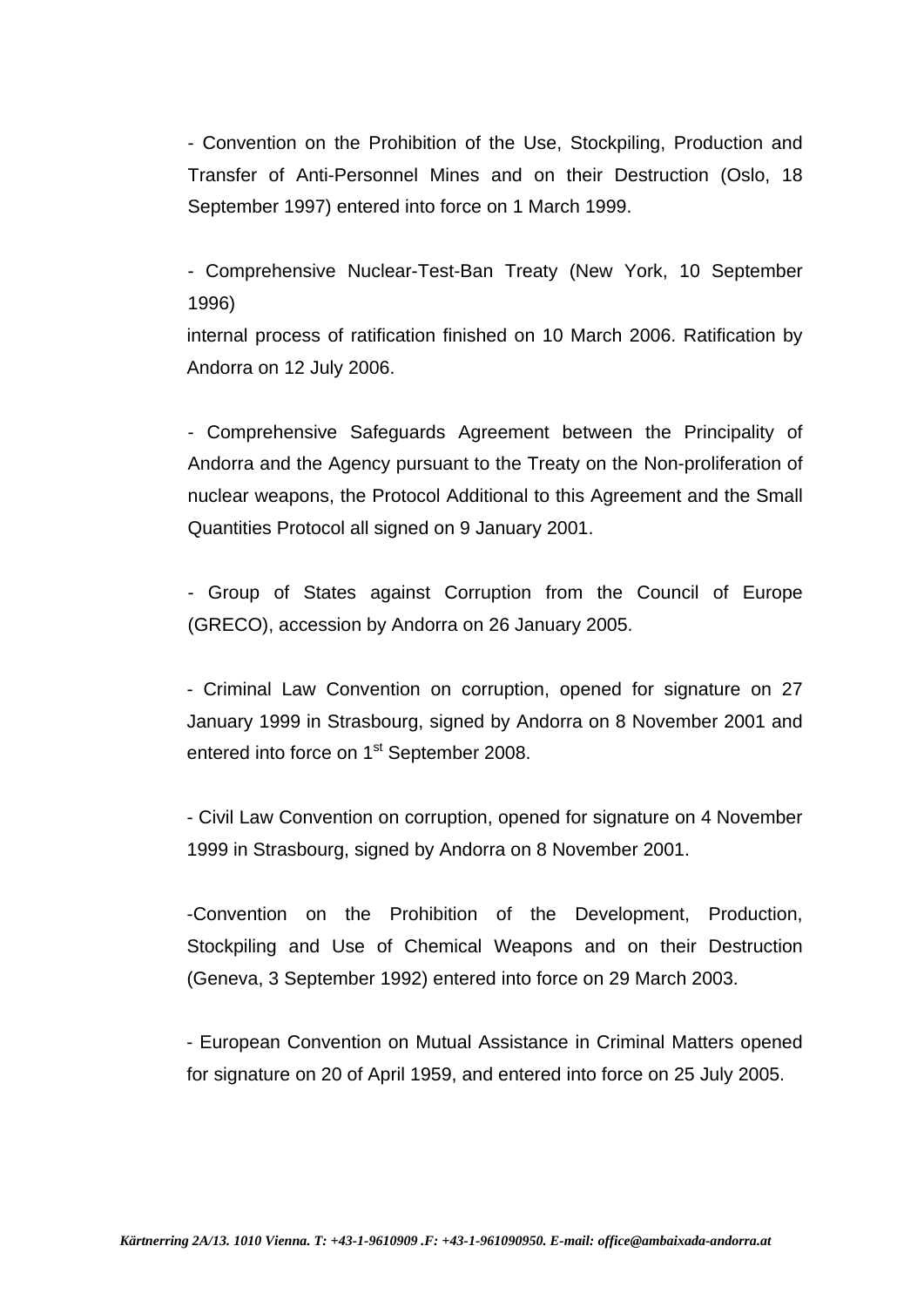- The Rome Statute of the International Criminal Court was adopted in Roma on 18 July 1998, opened for signature on 18 July 1998, and entered into force on 1 July 2002.

(c) **National measures, to include pertinent legislation, taken to implement the international agreements, conventions and protocols cited above;** 

### Publication in BOPA

According to Article 3.4. of the Constitution of the Principality of Andorra, the treaties and international agreements enter in force in the legal system from the moment of their publication in the BOPA (Official Bulletin of the Principality of Andorra) and cannot be amended or repealed by law.

#### Criminal Code

The Government of the Principality of Andorra adopted a new Criminal Code on 21 February 2005 (Qualified Law on Criminal Code), concretising new dispositions for combating and preventing terrorism. The new Criminal Code includes all penal measures contained in the antiterrorist conventions and treaties currently in force. A new chapter entitled "Terrorist crimes" has been introduced defining the terms of terrorist groups and terrorist activities and criminalizing them from 20 to 30 years. The new Code also criminalizes persons belonging to and/or collaborating with a terrorist group and all other crimes that could have terrorist implications. The Code refers to terrorism in the following articles:

- 362: Definition of terrorism
- 363: Penalty
- 364: Offences with a terrorist purpose
- 365: Active involvement in a terrorist group
- 366: Collaboration with a terrorist group
- 367: Importance of repentance
- 409: Money and values laundering
- 410: Type qualified (aggravating)
- 411: Additional consequences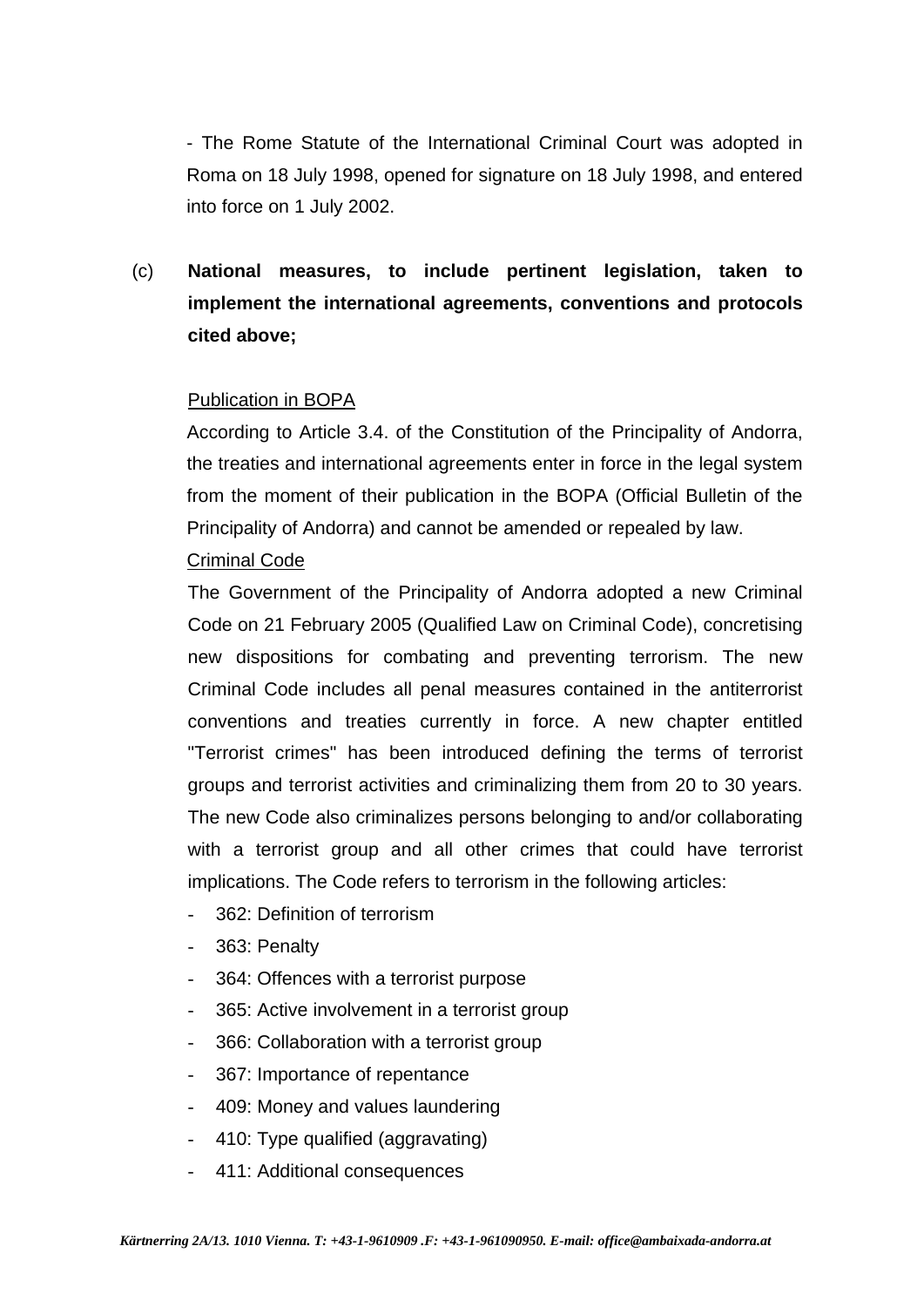- 412: Implementation of the Criminal Code
- 413: Punitive reductions in criminal policies

On 27 October 2008 entered into force an amendment to the Criminal Code and an amendment to the Criminal Procedure Code (1998), both amendments modify and introduce provisions relating to money-laundering and financing of terrorism offences in order to adopt most MONEYVAL Recommendations.

The main changes are:

- The autonomous crime of financing of terrorism (article 366 bis) has been introduced. The definition of the financing of terrorism is widely taken from the Convention for the Suppression of the Financing of Terrorism, New York 1999
- The predicate offence of corruption has been added to the article 409 related to Money and values laundering
- Laundering by negligence has been introduced.

### Prevention of the Money Laundering

A law related to International Criminal cooperation and the fight against the laundering of money and securities deriving from international delinquency entered into force on 29 December 2000, and its regulation on 22 August 2002. The Decree also established by law the Money Laundering Prevention Unit (although the Unit existed since 2000), specified its mandate and functions. The main task of the Unit is to promote and coordinate measures to prevent the money laundering.

The International Criminal cooperation and the fight against the laundering of money and securities deriving from international delinquency law provides that the persons under obligation of the law must maintain special vigilance over all operations, whether suspicious or not, when they are presented under complex or unusual conditions and seem to have no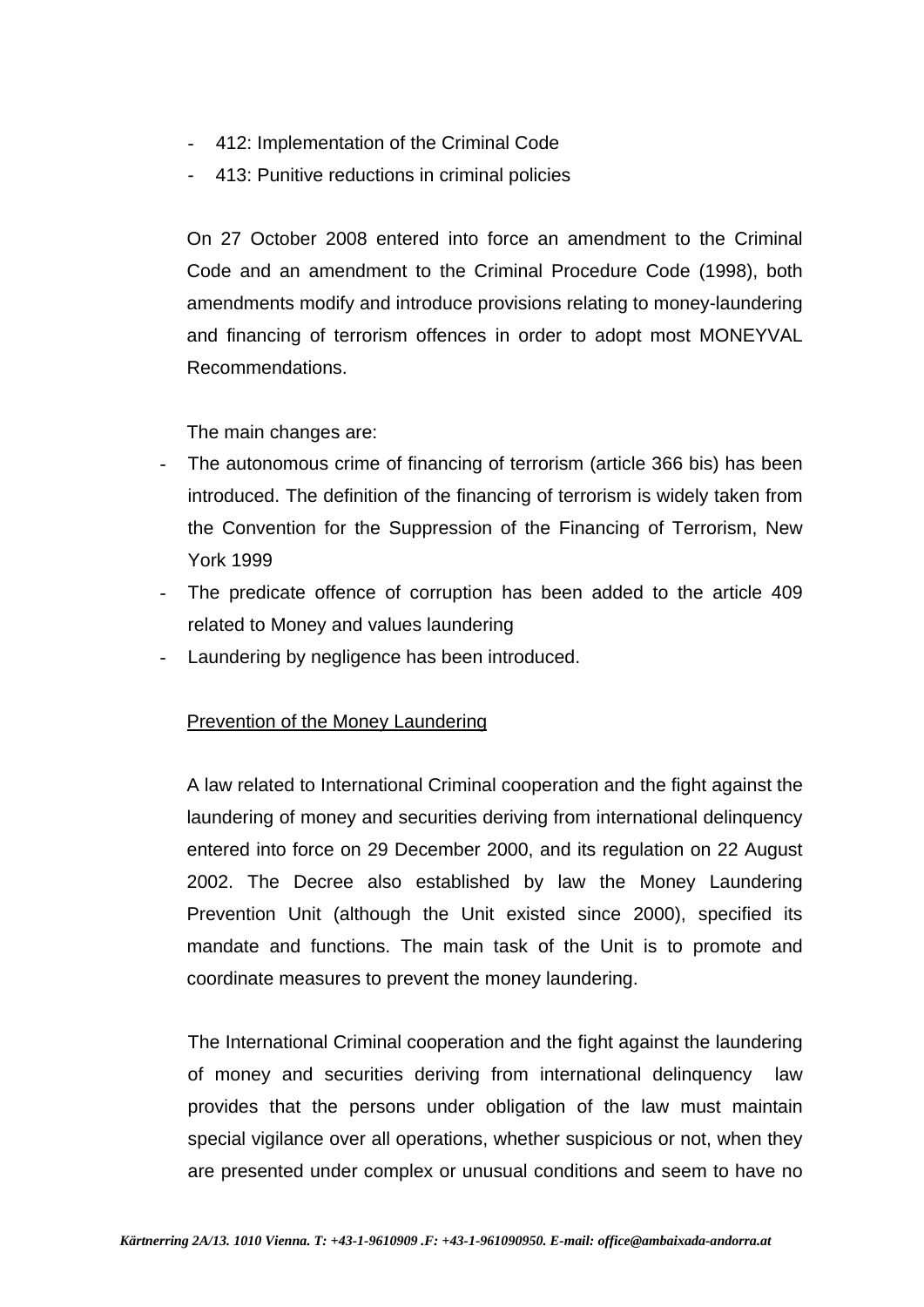economic justification or legal purpose, in particular transactions likely to involve money-laundering and those requiring special monitoring according to the non-restrictive official communications issued by the Andorran Money-Laundering Prevention Unit. An Amendment to this law was passed on 11th December 2008, and was published in the BOPA on  $21<sup>st</sup>$  January 2009, extending the tasks and power of the Money Laundering Prevention Unit, providing the Unit with the necessary tools and measures to combat more efficiently the financing of terrorism and the money laundering and taking into account the MONEYVAL recommendations and FATF 40+9 Recommendations.

The main changes of this new law are:

- Extension of Customer Due Diligence (CDD) and reporting obligations to the financing of terrorism, which has been criminalised.
- Principle of risk has been introduced. Enhanced CDD measures are required in the case of PEP's and other rsky situations.
- In general terms, CDD and reporting obligations have been widened and strengthened in accordance with FATF and EU standards (e.g. requiring relevant and updated information on the client and beneficial owners and their activities, full identification and verification of clients and beneficial owners) that are applicable to both financial parties under obligation and to DNFBPs.

Currently the Andorran authorities are working on the amendment of Regulations of the International Criminal cooperation and the fight against the laundering of money and securities deriving from international delinquency law and against the financing of terrorism.

**d) Information on national efforts to prevent and combat terrorism, including appropriate information on legislation beyond United Nations conventions and protocols (e.g., pertaining to financing of terrorist groups);**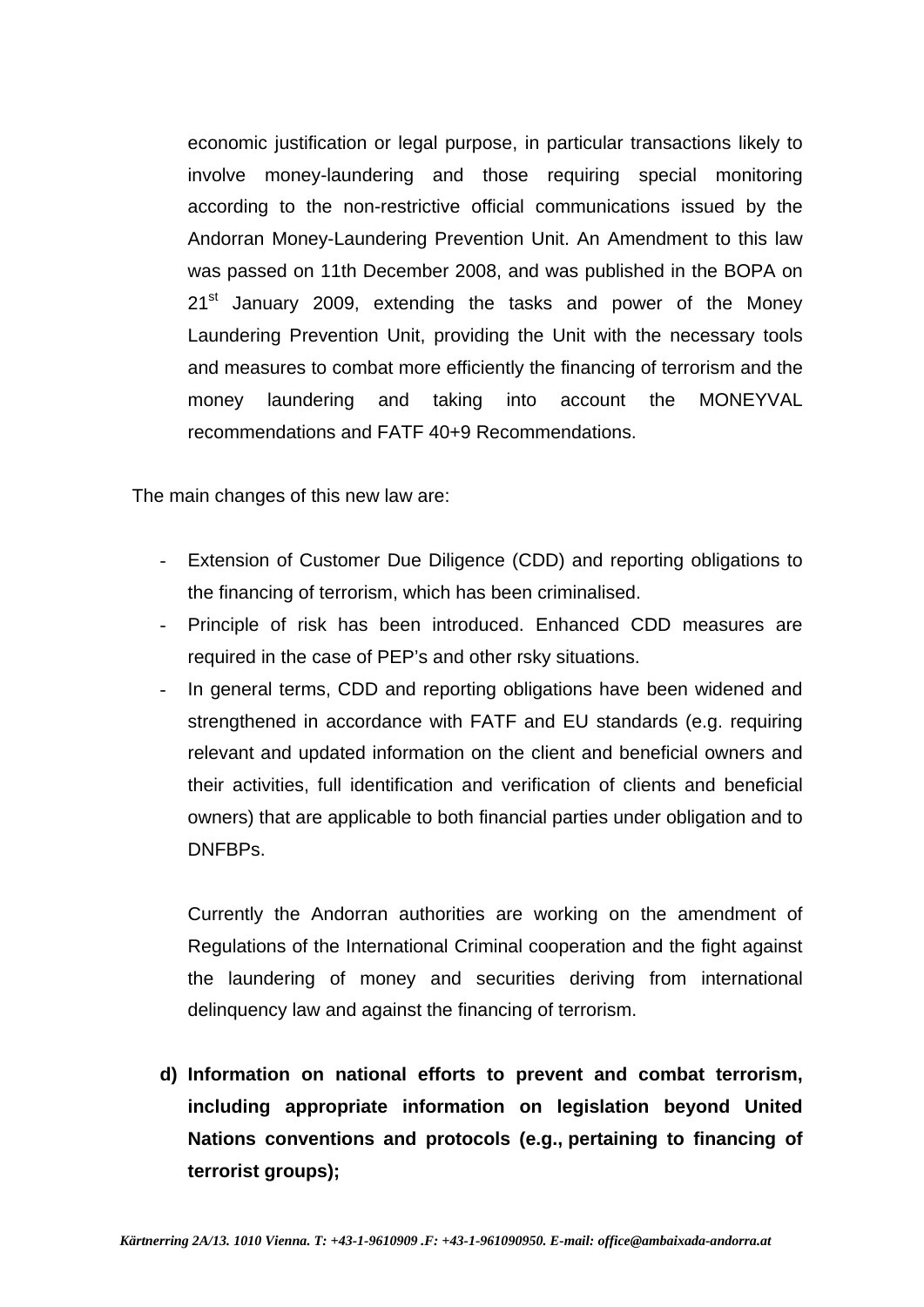## Money Laundering Prevention Unit

The Principality of Andorra has its own Money Laundering Prevention Unit (Unitat de Prevenció del Blanqueig) since 29 December 2000, which participates in experts' committees against money laundering, organised crime networks of the United Nations and the Council of Europe (Moneyval), and co-operates bilaterally with other Financial Intelligence Units. The Money Laundering Prevention Unit of Andorra is also a member of the Egmont Group since June 2002

The Government of Andorra has adopted a national plan on combating the money laundering and the financing of terrorism, on December 2007. It includes the implementation of MONEYVAL recommendations. The implementation of the recent adopted laws is carried out by the Money Laundering Prevention Unit (UPB).

On the  $10^{th}$  of December 2008 the Moneyval plenary adopted the progress report on Andorra. It contains a detailed description of the latest efforts on the prevention of money laundering and the financing of terrorism on Andorra., and can be found in the following link: http://www.coe.int/t/dghl/monitoring/moneyval/Evaluations/progress%20re ports/progress\_rep\_en.asp

# Standing Committee on the Prevention of Money-Laundering and Financing of Terrorism

A Decree on the establishment and tasks of the Standing Committee on the Prevention of Money-Laundering and Financing of Terrorism has been adopted on 13 February 2008. The Standing Committee aims at improving coordination among all organizations and Ministries involved, giving an integral approach to this matter.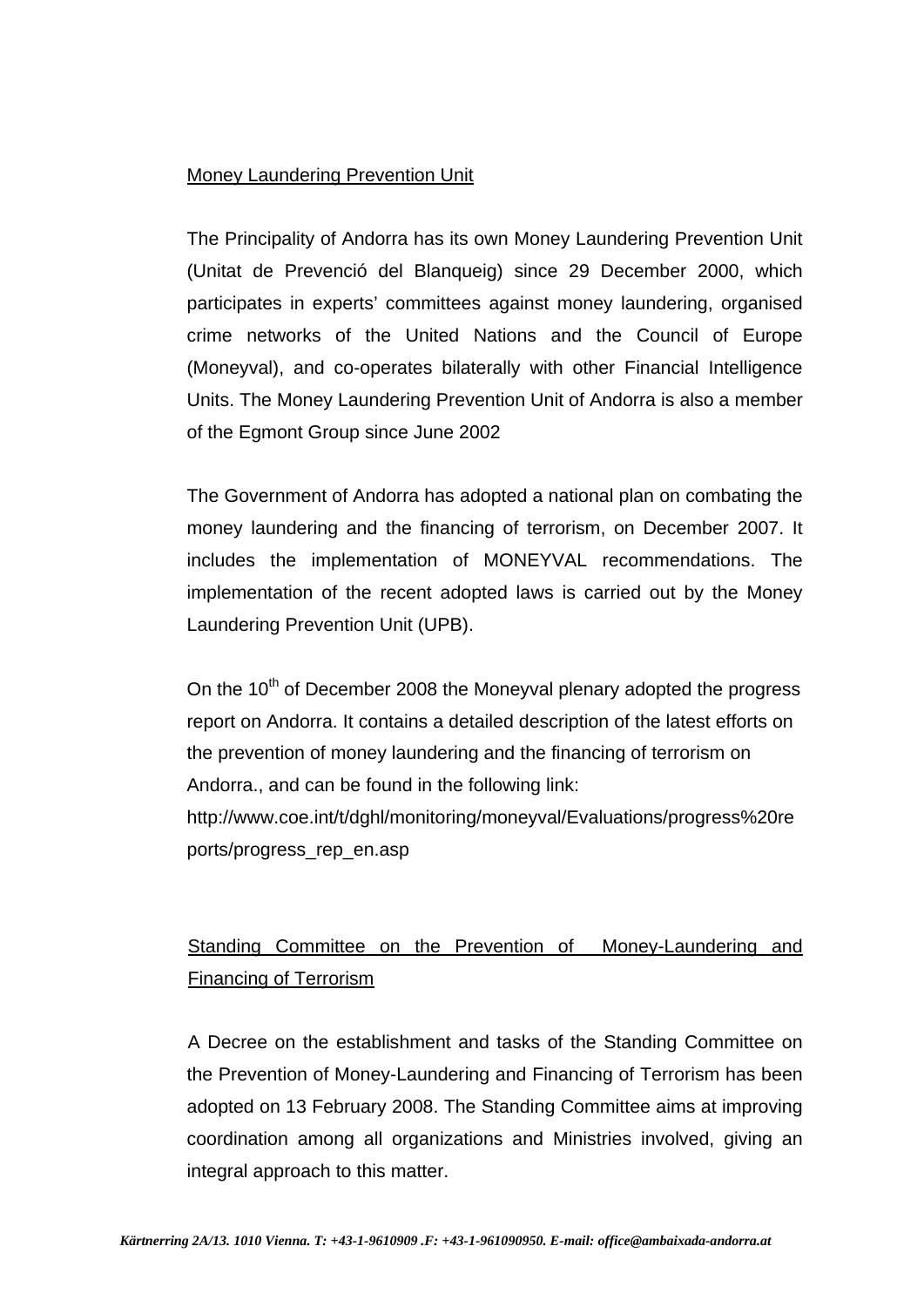### Coordination and Cooperation between departments

In addition, the Ministry of Foreign Affairs of Andorra transmits the lists of individuals and entities as established and maintained by the Committee established by UNSCR 1267(1999) and by the Counter-Terrorism Committee established by UNSCR 1373(2001) to the Ministry of the Interior and to the Money-Laundering Prevention Unit. The Ministry of Interior transmits the lists emitted by the UN Resolutions to the Immigration Department and to the Police Department. The Money-Laundering Prevention Unit -within the legal framework of the jurisdiction which is allotted to him by the article 53 of the Law relating to International Cooperation in Criminal Matters, Prevention of the Money Laundering and Securities Constituting the Proceeds of International Crime-, emits technical official communications, taking again the lists of the physical people and corporate entities which are likely to be directly or indirectly dependent on international terrorist groups. In compliance with the article 94 of the Andorran Constitution, the Judges and the Attorney General have the direction of the actions of the Police in judicial matters as established by the Law.

### **3. Description of**

# **(a) constitutionally established procedures ensuring effective democratic control of the military, paramilitary, and internal security forces, as well as intelligence services, and the police;**

The Principality of Andorra has no armed forces, paramilitary forces, internal security forces or intelligence services. Andorra has a police force adscript to the Ministry of Justice and Internal Affairs. Its activities are regulated by the current legislative Police Law qualify approved on 27 May 2004. Its task is to provide protection and guarantee the citizens rights and